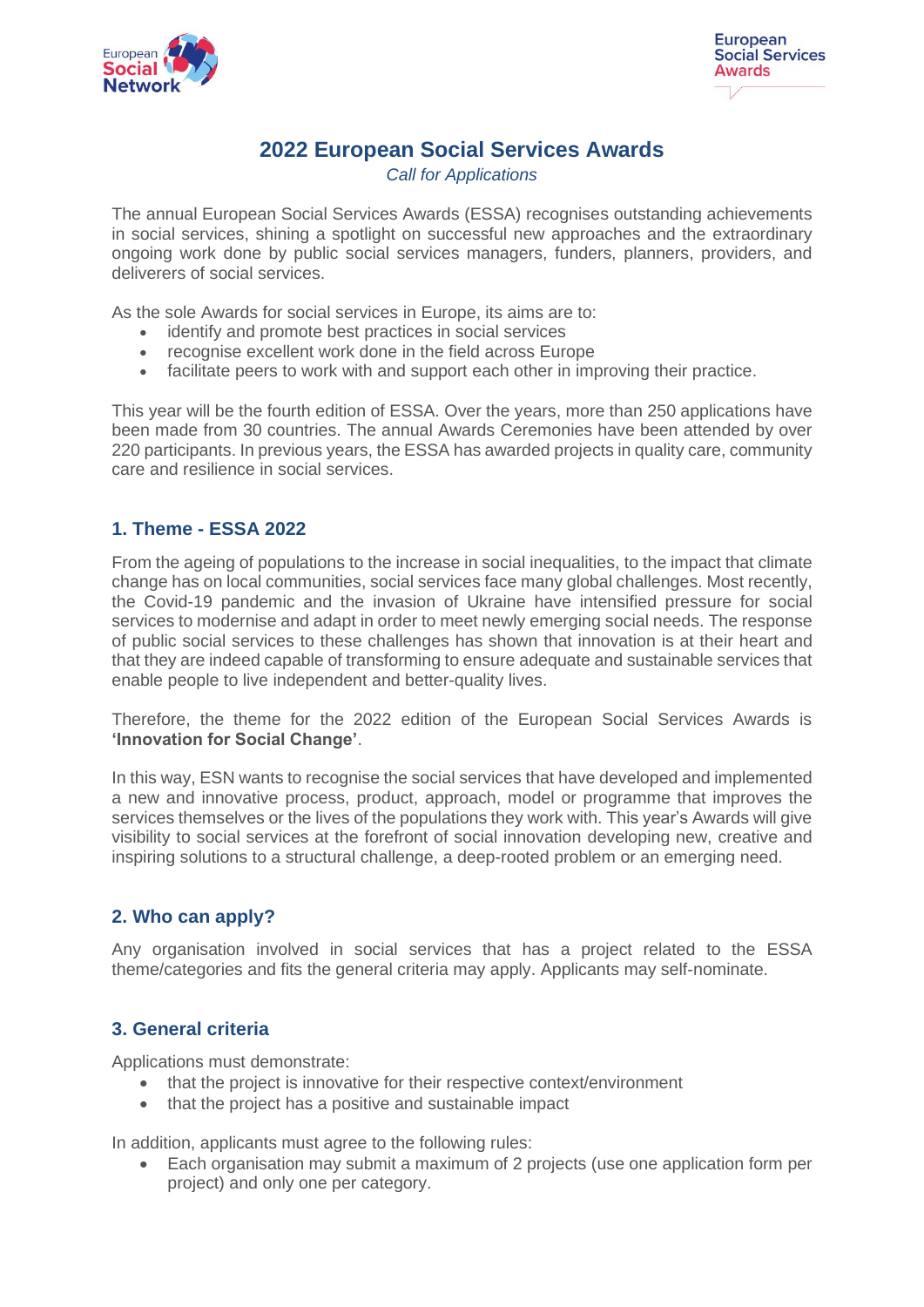• Applicants agree that their photographs, video images, and details of their project may be used by ESN for promotional purposes.

## **4. Categories**

In order to recognise the diverse nature and responsibilities of social services, applications can be submitted in five categories.

We wish to acknowledge excellence in cities, hence this year we will be awarding the excellence award with a focus on **'cities innovation for social change'**, selected from cities that apply in these five categories:

#### Service Delivery

One of the main purposes of social innovation is to improve the lives of people in vulnerable situations using social means. This Award honours innovative approaches in the delivery of social services to provide better quality services that meet the needs of people who require care and support.

Specific examples of applications may include:

- innovations in the delivery of existing or new services or programmes for emerging need(s) or to respond to crises;
- plans to improve social services preparedness to address a future crisis;
- innovative outreach practices;
- improvements in the delivery process, such as an innovative practice in public procurement;
- outstanding effort made by the workforce to improve service.

#### Workforce Support

Without a well-performing workforce, we cannot have well-performing social services. This category recognises innovations that profoundly impact the social services and care workforce in a positive manner.

Specific examples of applications may include:

- innovative recruitment and retention strategies:
- inclusive leadership and management programmes;
- new professional figures;
- training and development programmes;
- programmes that promote cooperation between professionals and sectors.

#### Collaborative Practice

ESN strongly believes in the importance and value of collaboration between organisations, services and sectors, which are key to driving successful social innovation. This Award honours cooperative relationships between different levels of government, public agencies, services, third and private sector organisations through which they have led innovation in social services.

Specific examples may include:

- partnership frameworks that foster constructive collaborative processes;
- jointly set up service: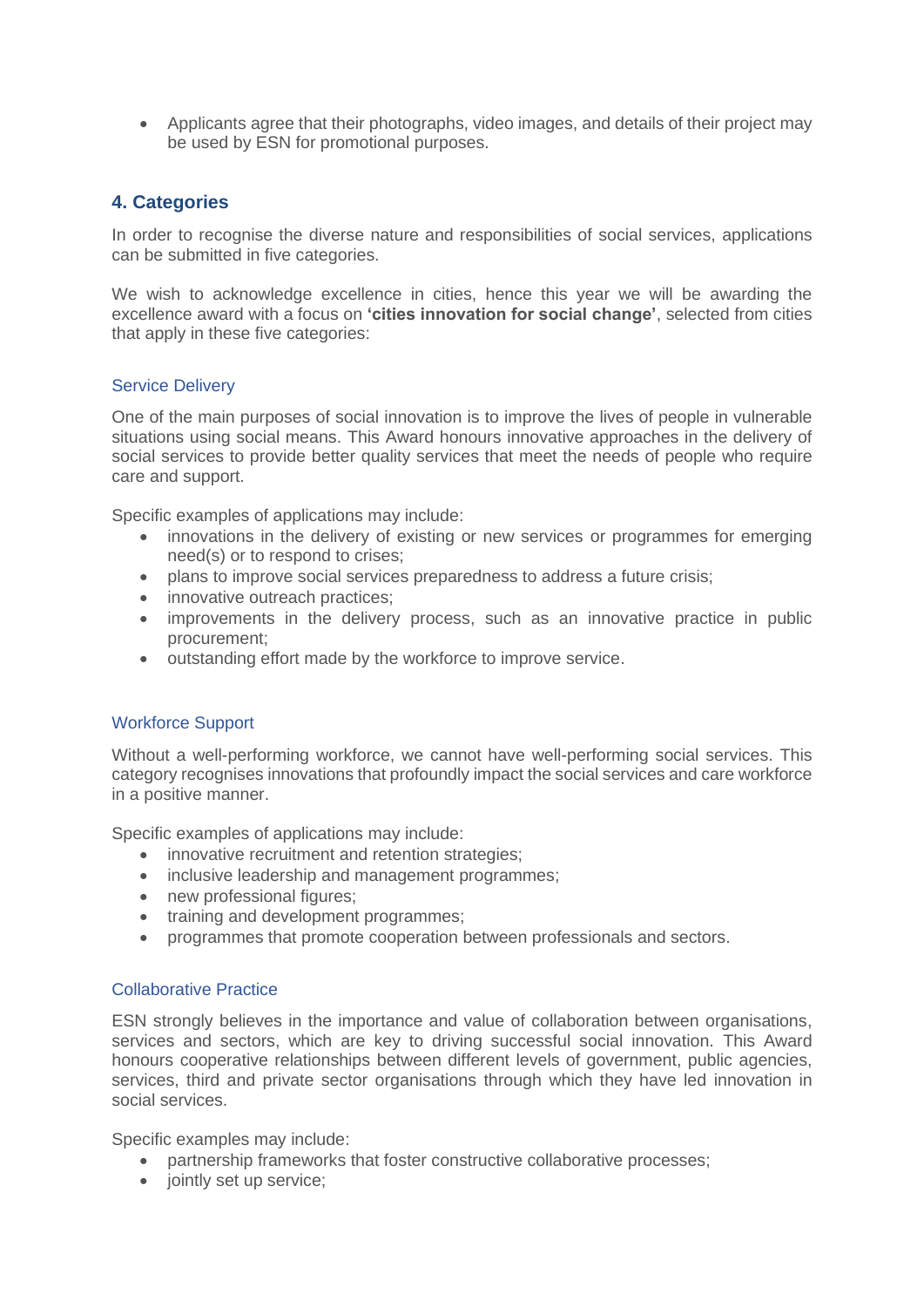- an agency pooling services or professionals from across agencies, sectors or budgets;
- an integrated case management approach.

### Technology Tool

A key driver of social innovation is digitalisation and the development of new technology tools. On the one hand, this Award recognises technological and digital improvements that enable social services to improve their accessibility, usability by professionals and person using services, and their availability for those in need. On the other, it recognises projects that promote choice, personal autonomy and enable people to remain in their own homes.

Specific examples of applications may include

- new technology to help professionals in their decision-making process or their day-today work;
- digital platforms to support people access social services or digital support for people using social services;
- IT case management to better manage the specific situation of people using services;
- assisted living technologies for people to remain in their homes;
- new tools to improve communication with people using services.

#### Research Project

Without a proper understanding of how a social problem arises, it can be difficult to come up with the right social innovation to address it. Backed with data, research provides this link to social services. This Award honours research that provides knowledge that led to the development of evidence-based innovative initiatives in social services.

Specific examples of applications may include

- a study carried out or quidance developed by social services;
- cost-benefits studies in social services;
- evaluation reports on the impact of programmes on social services:
- return on investment studies:
- randomised controlled trials (RCTs) in social services;
- social impact assessments in social services;
- research (projects) on the topic of social services innovation.

#### Excellence Award: Cities Innovation for Social Change

Cities play a central role in enabling innovation due to the proximity of multiple and diverse stakeholders. Many of the social, environmental and economic challenges facing us today are exacerbated within urban areas, a pressure that often leads to greater innovation. With this headline award, ESN seeks to highlight the city that has risen to these challenges in the most innovative manner.

This prize will be awarded to a project from all the applications that cities submitted in the categories above.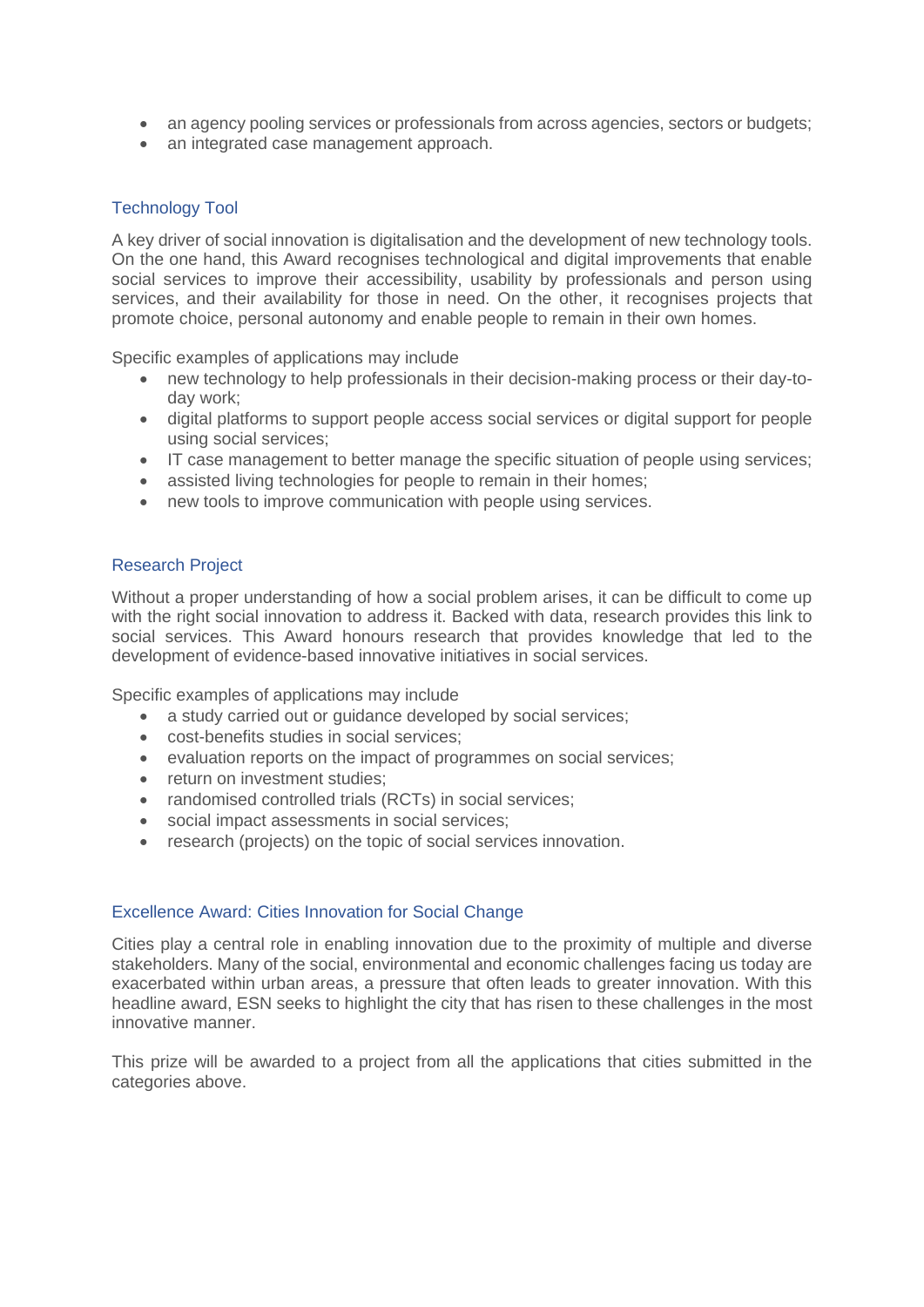## **5. How to Apply?**

Applications are submitted via a questionnaire on SurveyMonkey supported by material that could also include:

- photographs showing evidence of the practice
- impact data, press clippings, external endorsements, or other relevant materials produced in the project

Apply for ESSA 2022 [here](https://www.surveymonkey.com/r/ND7KTCL)

To help prepare your responses, you can find a PDF of the application form [here.](https://essa-eu.org/wp-content/uploads/sites/4/2022/06/Questionnaire_2022-ESSA-ESN-Website.pdf)

#### **The deadline to apply for ESSA is 15 July 2022**

NB: Each organisation may submit a maximum of 2 projects (use one application form per project) and only one per category.

### **6. Evaluation Process**

The award winners are selected in a two-step scoring process that combines an:

- 1. Expert Judging Panel
- 2. Online Public Vote

Applications are first checked by ESN for completion and to ensure they respect the criteria. An expert judging panel then score the applications and create a shortlist for each category.

The panel is selected based on their strong experience in social service management, planning, funding, provision and research. The composition of the judging panel aims to reflect the diversity of the ESN community by achieving a balance of gender, countries, areas of social services, sectors, levels of government, seniority, and expertise of the theme.

In order to reflect the nature of ESN as a platform for the wider social services community as well as a network of experts, an online public vote will be held for all shortlisted applications that will be combined with the judges scores to determine the winners.

\* During the evaluation process, ESN or the judging panel may decide to assign the application to a different category and will inform the applicant accordingly.

## **7. Ceremony**

The winners for the 2022 European Social Services Awards will be announced at the annual European Social Services Awards Ceremony, which will take place in Málaga (Spain) on 24 November. In order to be eligible to win an award, shortlisted applicant organisations must register a minimum of two representatives per organisation to attend the ceremony and cover their participation costs.

Participation costs are as follows: €59 for ESN members: €99 for non-members